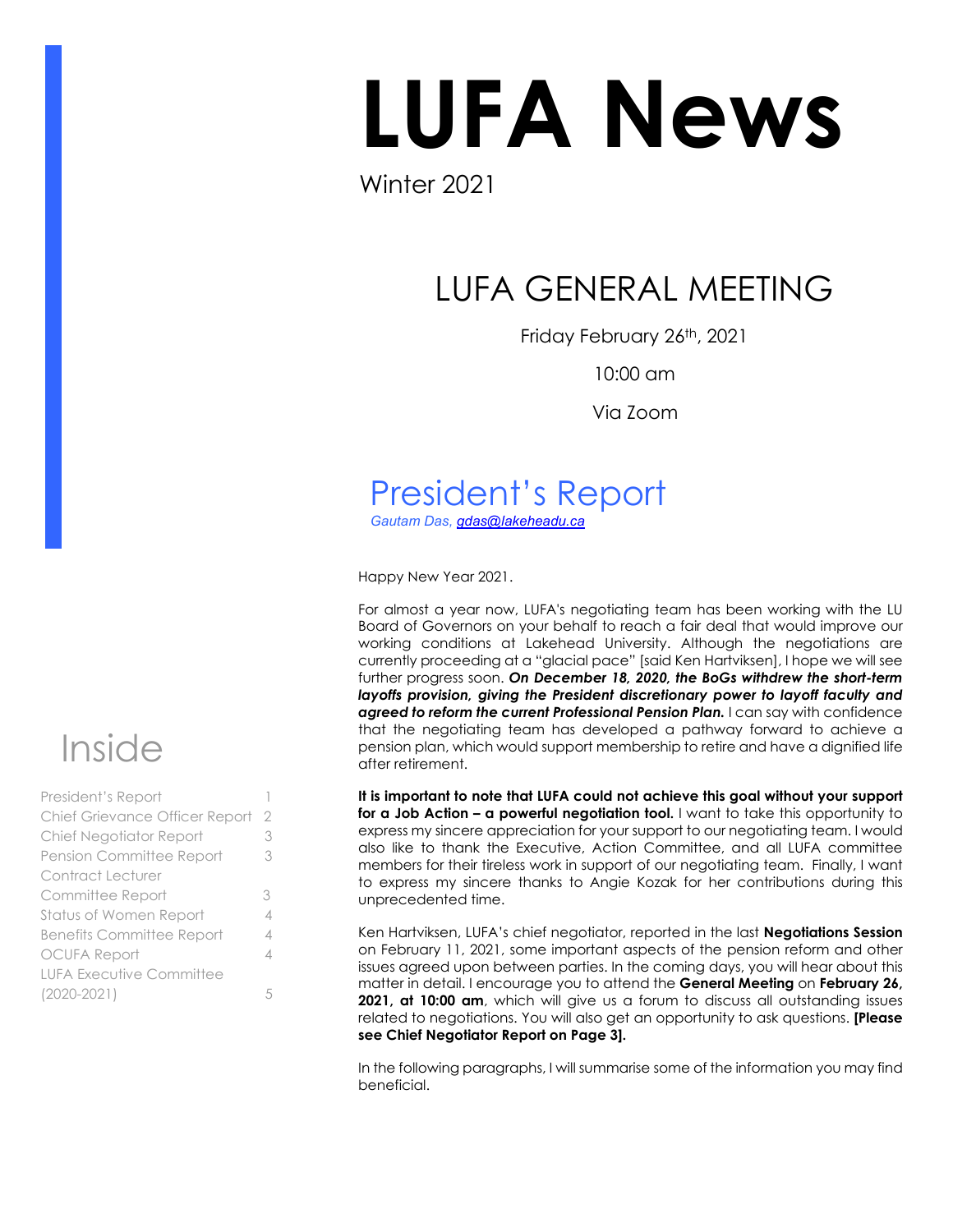**Pre-Senate Meetings:** LUFA is hosting Pre-Senate meetings regularly. In the last Pre-Senate meeting, we discussed one of the most critical issues Lakehead University's governance system is facing - **the Imbalance in Senate Committees' composition**. Unfortunately, the Imbalance between the administration and faculty representations at various levels of governance can have far-reaching consequences. As CAUT pointed out, *"the control of the university had fallen into the hands of an administrative group of senior officials (the president, the vice-president, the deans) and that this group, in fact, ran the university without any genuine accountability"* -

[https://www.caut.ca/bulletin/2018/10/shared-governance](https://www.caut.ca/bulletin/2018/10/shared-governance-matters)[matters\)](https://www.caut.ca/bulletin/2018/10/shared-governance-matters).

Recently, I have discussed the issues of Imbalance in the Senate Committees with the chairs of several Senate Committees. As we move forward, I hope we will be able to see positive change happening on a variety of fronts. As I have mentioned many times, *this is our university, and we have to work together and lead this institution towards a brighter future*. While various members of the administration are holding office for a limited time, their actions/decisions have long-term consequences. Please try to join the Pre-Senate Session and participate in the discussion. *[Please see LUFA Communiqué – February 9, 2021, for further information* 

*on the issue of Imbalance in the Senate Committees]*

**Intellectual Property Issues:** I am asking all members to exercise caution when entering in agreements with the Economic Development and Innovation (EDI) office. Most importantly, if you are interested in filing a patent application or signing NDA with companies, you may lose some of your rights as defined in the CA if you are not careful. **[Please see the past Newsletter report from the Chief Grievance Officer].** 

Faculty Engagement Session: LUFA will arrange Faculty Engagement Sessions in the coming months. Also, LUFA will likely attend the Faculty Council Meetings and bring information to the membership. Please consider serving on the various LUFA committees by submitting a nomination form that will be circulated soon. Once again, *it is your association, and your involvement is crucial.* 

Further updates and additional information are available to you via **LUFA Communiqué**, **Negotiations Bulletins**, and the **LUFA website (https://lufa.org).** I encourage you to consult them as often as you are able. Also, Angie Kozak, myself, and the other LUFA Executive members are available to answer any questions or concerns you may have.

In solidarity,

#### Chief Grievance Officer Report *Qing-Lai Dang [qdang@lakeheadu.ca](mailto:qdang@lakeheadu.ca)*

I would like to take this opportunity to draw your attention to the matter of conduct. The University has been paying close attention the behavior/conduct of professors and has issued

numerous letters of counsel and discipline letters. Most of the cases are related to communications either verbally or in writing or even body language, e.g., the use of inappropriate words, hugging someone with too much force, threatening gestures. The fact that some of the inappropriate conduct may be triggered by a misconduct of someone else is not a defense for your own misconduct or inappropriate behavior. Therefore, you should always be professional in your interactions with others.

Letters of counsel are often used by employers to communicate a misconduct of an employee. The letter points out the misconduct or concern(s) and highlight the employer's expectations for corrective action moving forward. Letters of counsel can come from your dean or a higher level administrator, such as the Provost. I have noticed that letters of counsel generally come in two forms at Lakehead, a formal letter with a clear label of "Letter of Counsel" and a less formal letter, such as an email message. Although you may dispute whether an informal letter of counsel or an un-labeled letter of counsel is acceptable, I would suggest that you treat any written communications from your supervisor as a letter of counsel if the content of the communication fits the description of a letter of counsel.

A letter of counsel is not a discipline and therefore cannot be grieved. The only reliance that the University can place on the letter in the future is to show that the member is made aware of the misconduct or issues or concerns and therefore the member cannot use "unaware of the conduct is inappropriate" or "unaware of the University's expectations for conduct" as a defense should a similar issue or misconduct occurs again in the future. Some letters of counsel explicitly state that you will be disciplined if similar misconduct occurs in the future. Generally a letter of counsel is issued following the investigation of a complaint against a member. However, your supervisor or a higher level administrator can issue a letter of counsel without any investigation if the administrator has observed the misconduct first hand.

The current collective agreement does not explicitly mention letters of counsel. I have just discovered that the current practice of Lakehead University is to place letters of counsel in the member's personnel file in HR and does not remove them. It is clearly a loophole in the collective agreement and LUFA is currently trying to resolve the issue of letters of counsel with the University. I am hoping that I will be able to report the resolution in the near future.

If you have any concerns or questions, please feel free to contact one of LUFA grievance officers. The LUFA grievance officers are:

Scott Pound (English) Naqi Sayed (Business Administration) Tianxuan Miao (Mathematics) Jason Blahuta (Philosophy) Wely Floriano (Chemistry) Juan Pernia (Civil Eng.) Jennifer Jarman (Orillia) Sree Kurissery (Orillia)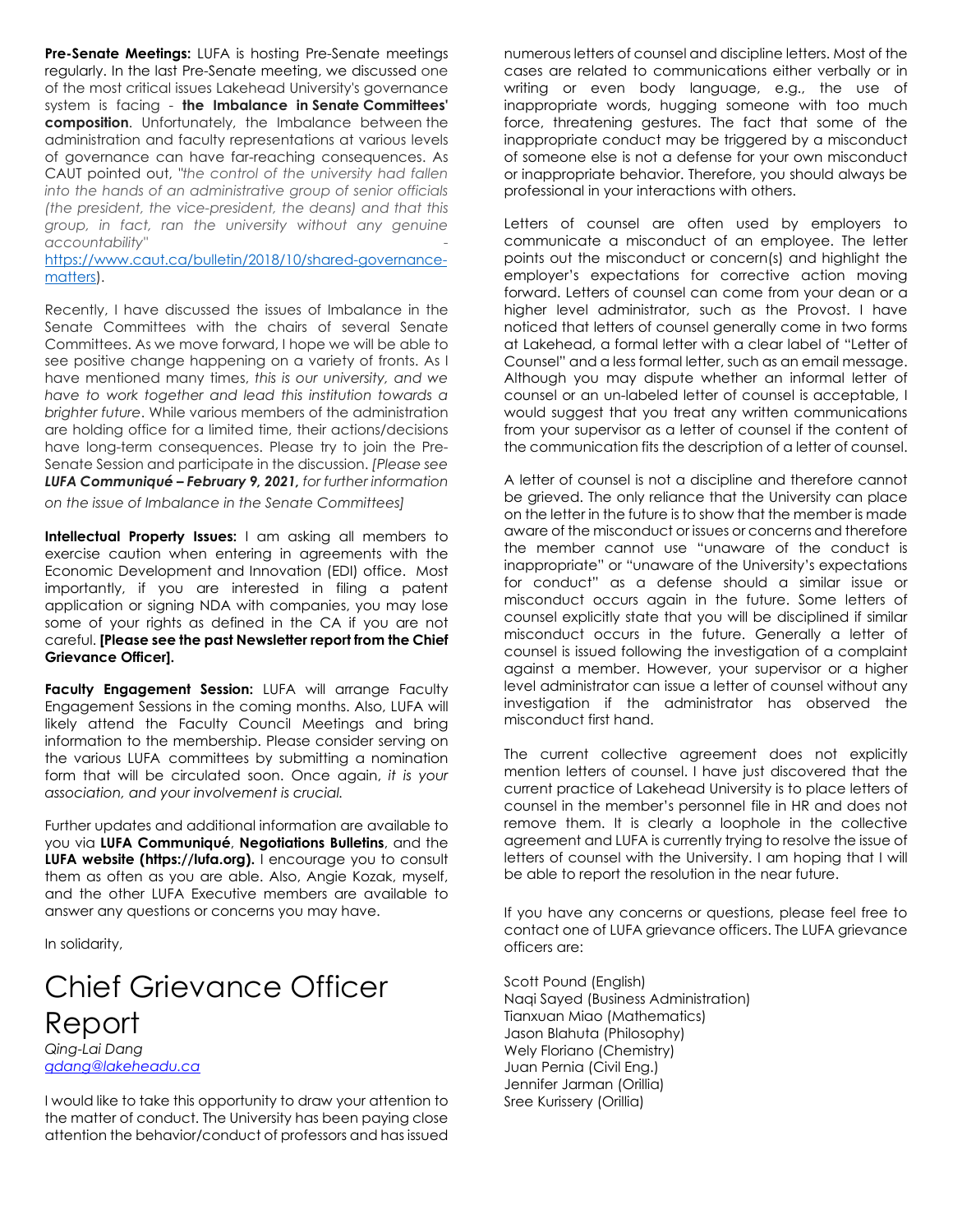## Chief Negotiator Report

*Ken Hartviksen*

*[Ken.hartviksen@lakeheadu.ca](mailto:Ken.hartviksen@lakeheadu.ca)* 

As you know, your Negotiating Team met with the University Team on December 15 via mediator Eli Gedalof. On that day, the parties were finally able to agree to more than 48 separate articles including a process for pension reform.

On December 18, the Association provided the University with a package that contained all of the remaining issues. This list included:

- Employer insistence on formula for mandatory office hours
- Contract lecturer job security, right of first refusal, access to email, library and other university services as well as service recognition
- Collegial governance
- Teaching Focused Member Language that is aligned with regular faculty with respect to teaching and service
- Process to ensure the Faculty Employment Equity Policy is renewed and kept current
- Required and discretionary means to provide evidence of teaching effectiveness that is free from bias
- Faculty Renewal Program

The Associate met with Eli Gedalof in January to review that package and the mediator worked with the team from Administration to prepare a response. The University finally forwarded a response on February 9, 2021.

At the time of this writing, the Association is considering the University's response and LUFA will draft a counterproposal to be forwarded to Administration on February 16.

The next date for mediation is February 18. The membership can expect the release of a Negotiating Bulletin shortly thereafter. As well, a verbal report to the membership can be expected at the meeting of the LUFA General Membership on February 26.

It was a pleasure to have a chance to meet with you at the LUFA ZOOM Session held on February 11. Your questions and words of encouragement are greatly appreciated.

In the meantime, please remain alert to communications from the LUFA Action Team and the LUFA Executive.

# Pension Committee Report

*Glenn Colton, Chair[, glenn.colton@lakeheadu.ca](mailto:glenn.colton@lakeheadu.ca)*

After a tumultuous year for world equity markets, the Lakehead University Professional Plan produced an annual rate of return of 5.90% for the 2020 calendar year.

The Pension Advisory Board met on Dec. 4, during which the final report on the Lakehead University Professional Plan prepared by Eckler Associates was presented. The final

report confirmed key findings of the preliminary Eckler Report (e.g. deficiencies in contribution rates and retirement income for plan members compared with other university pension plans in Ontario), highlighting the following conclusions:

- 1) there is room to improve the benefit adequacy of the current plan, or pursue alternative retirement income options available that can improve benefit adequacy (either would first require an increase to the employer and employee contribution rates, after which possible options can be explored, i.e. either continuing with the current plan, or transferring to a JSPP);
- 2) increasing the interest rates used to calculate the Normal Form Pension Factor would increase the initial pension and increase the attractiveness of the annuity conversion option;
- 3) member outcomes under the Lakehead Plan would be improved with removal of the Employer CPP offset, with the median replacement ratios increasing by 3-5% (an additional increase of approximately 2% would be realized by increasing faculty employee contributions to 8%);
- 4) participation in the CAAT DB Plus Plan would reduce the volatility of member outcomes, and provide median replacement rates up to 10% higher than the current Lakehead plan, depending on the contribution rate selected (CAAT DB Plus options reflect contribution rates that are higher than current Lakehead contribution rates).

The Pension Committee continues to monitor the performance of the Professional Plan closely, as well as the university's response to the final recommendations of the Eckler Report.



# Contract Lecturer Committee Report

*Laurie Forbes ,Co-Chair, [laurie.forbes@lakeheadu.ca](mailto:laurie.forbes@lakeheadu.ca)  John Fell, Co-Chair, [john.fell@lakeheadu.ca](mailto:john.fell@lakeheadu.ca)*

The Contract Lecturers/Continuing Lecturers Committee met via zoom to discuss OCUFA's Day of Action and the annual survey sent to Contract Faculty. The Day of Action's purpose is to bring to light the precarity of Contract Faculty throughout the province, including the members of Lakehead University who are hired per course, each semester, without benefits, and many of whom are not eligible to join the Employee Pension Plan. (Contract Lecturers are not included in LUFA's pension plan.) We will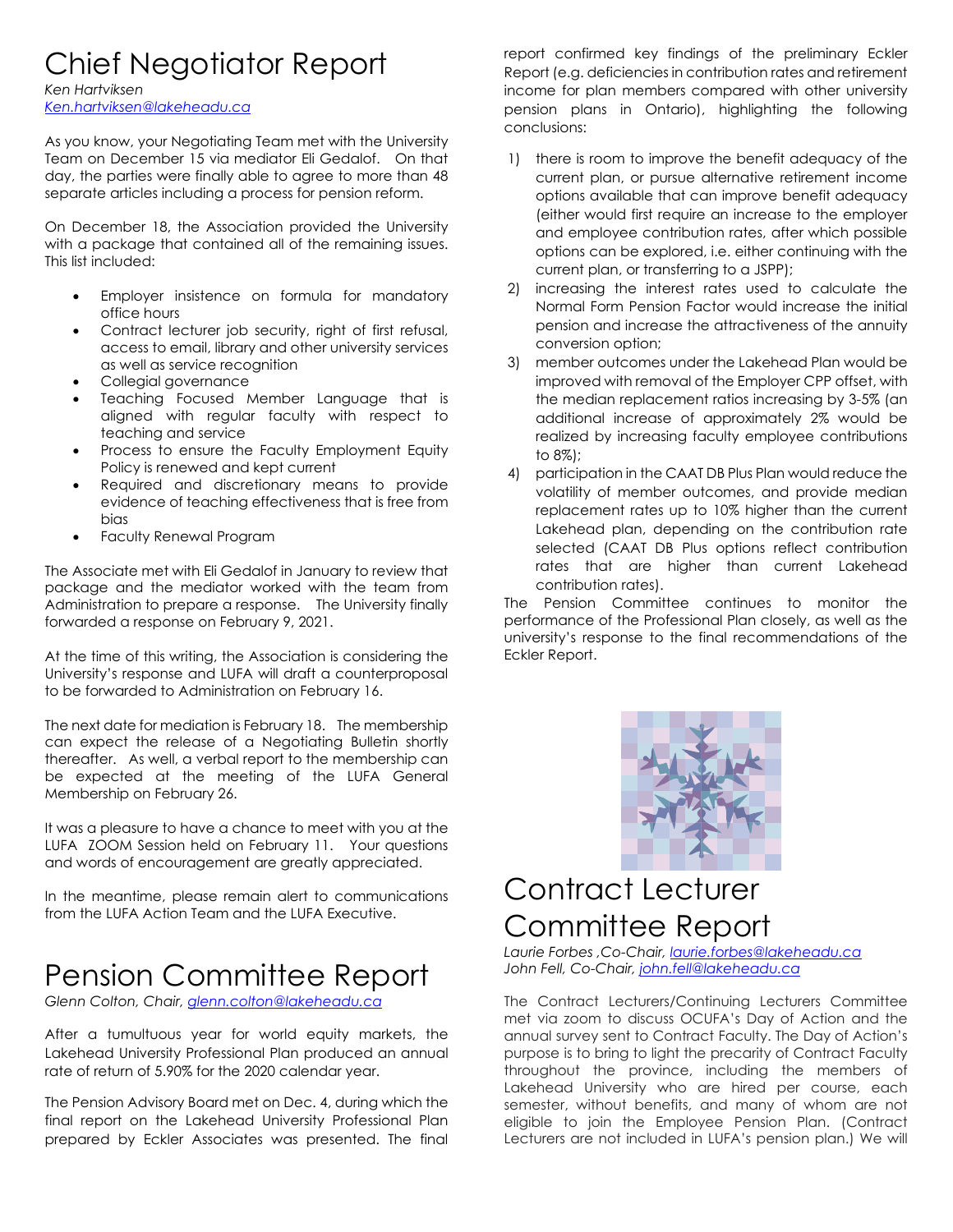be taking part in the Day of Action, with each committee member reaching out to a different group to share information on Contract Lecturers.

The Contract Lecturers/Continuing Lecturers Committee will be sending out the annual survey and appreciate hearing from our members. The data we collect is important to note how our members are doing, their areas of concern, and any indications of positive change. (For example, some departments now include Contract Faculty in their departmental meetings.)

We send good wishes for the final weeks of the semester.

## Status of Women Report

*Karen Poole[, Karen.poole@lakeheadu.ca](mailto:Karen.poole@lakeheadu.ca)*

The OCUFA Status of Women and Equity Committee met via Zoom on February 12, 2021, and has a workshop planned for February 26<sup>th</sup>. Dr. Lee Airton, an Assistant Professor of Gender and Sexuality Studies in Education at Queen's University, will lead the workshop and will provide an introduction to gender and sexual diversity in everyday life in post secondary education. The focus will be about removing barriers to participation and inclusion proactively and offer strategies for advocacy in support of gender nonconforming faculty and students.

The LUFA Negotiation Team continues to advance the importance of revising and modernizing the 1991 Faculty Equity Policy to align with equity, diversity and inclusion principles. The OCUFA website houses many relevant documents, including an Equity Statement [\(https://ocufa.on.ca/overview/equity-statement/](https://ocufa.on.ca/overview/equity-statement/)).

## Benefits Committee Report

ShiKui Wu, Chair, [shikui.wu@lakeheadu.ca](about:blank)

#### **Joint Benefits Committee and LTD Issues**

As previously reported in Fall 2020, there are major concerns about the Long-Term Disability (LTD) Benefit from the perspective of LUFA:

- A 12% premium increase that was announced in June of 2020.
- No coverage for LUFA members beyond the age of 65.
- No review of the plan in decades.

LTD premiums are paid solely by employees (i.e., LUFA members). Therefore, employees should have the right to have a say in the plan design as well as benefit carrier. At

the bargaining table LUFA has tried to address these issues. The University has agreed to activate a Joint Benefits Committee to oversee the benefit plans such as LTD.

Referring to Article 9.10 of the Collective Agreement, a Joint Benefits Committee should consist of six members. The fact that this Committee has not been either "populated" nor "active" was raised by the Negotiating Team in negotiations. On December 15, 2020, the parties agreed to the following new wording that will form part of the new collective agreement:

#### *July, 2020*

*9.10 The Board shall establish and maintain a Joint Benefits Committee of six members, to which the Association shall have the right to appoint half the members. The Committee shall elect its own chair. The Committee shall keep minutes of its meetings and post those minutes on the Human Resources website. The Committee shall meet no less than once yearly to review all joint benefit plans. Any substantive change in benefit plans undertaken by the provider(s) shall be reviewed by the Committee and reported to the beneficiaries of such plans.*

#### **Member Benefits During Negotiation and COVID-19**

LUFA member's benefits during this period of negotiation remain the same as during the previous collective agreement. In the case of strike or lockout, LUFA will make appropriate arrangements with the support from OCUFA and CAUT's defense fund. For further information or specific questions with regard to benefits, please contact me or LUFA.

It has been challenging for members to obtain health care services during the COVID-19 pandemic. The current service provider Green Shield Canada (GSC) has adapted to the pandemic and enhanced online services. Please visit GSC Support Centre, a searchable library of commonly requested information, at: [https://support.greenshield.ca/SupportCentre/Home.](https://support.greenshield.ca/SupportCentre/Home)

#### **Benefits Committee**

Shikui Wu, Chair (Business Administration) Robert Omeljanuk (Biology) Salimur Choudhury (Computer Science, Orillia) Ken Hartviksen (Business Administration, ex-officio member)

### OCUFA Report

*Glenn Colton[, glenn.colton@lakeheadu.ca](mailto:glenn.colton@lakeheadu.ca)*

As noted in the message to members from the Executive Director of OCUFA, Laurentian University is taking the unprecedented step of filing for court protection under the *Companies' Creditors Arrangement Act (CCAA)* due to "financial challenges it is facing as a result of poorly